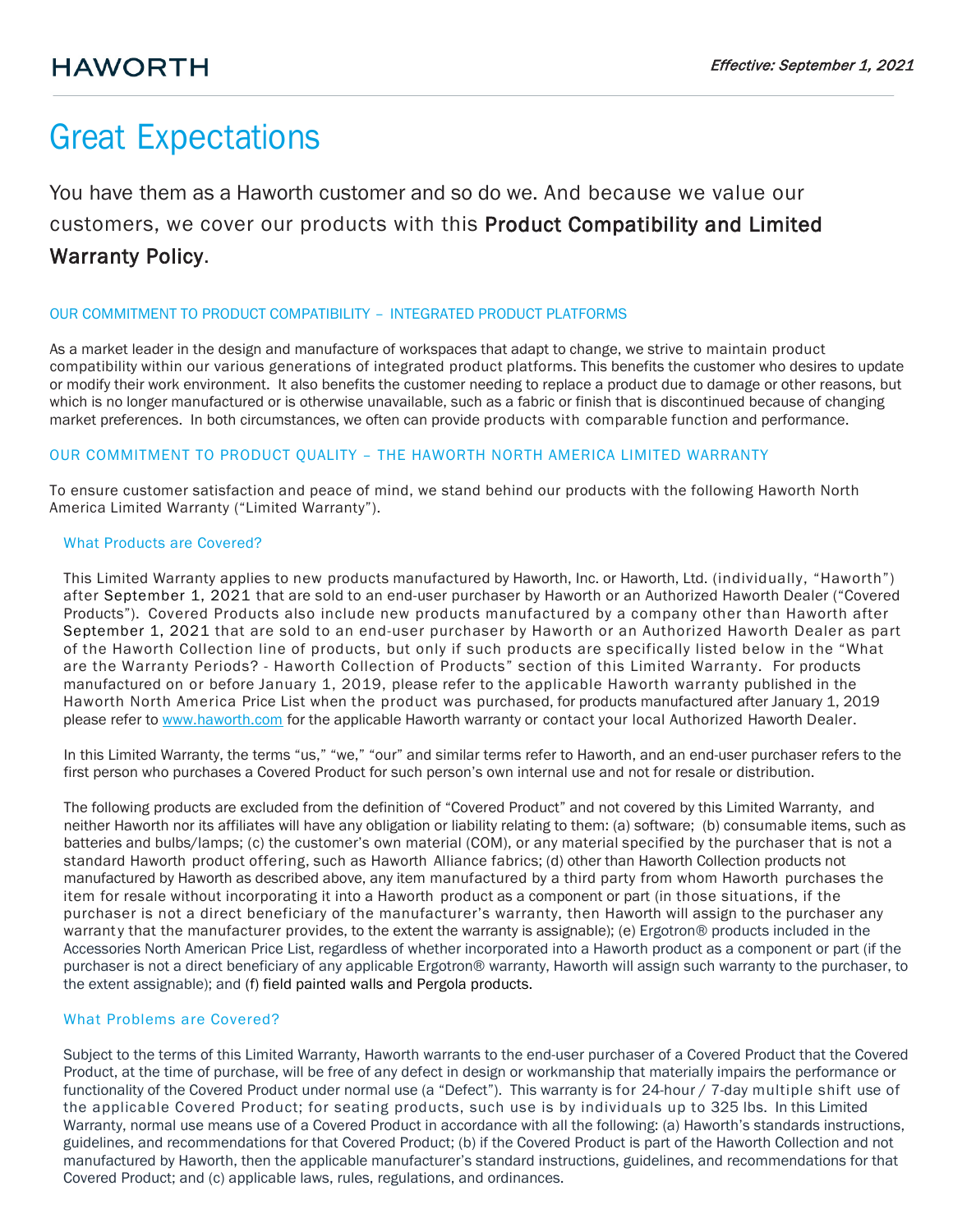A Defect excludes, and Haworth and its affiliates will not have any responsibility or liability for, the following: (a) normal wear and tear; (b) any damage, wear or failure of the Covered Product that occurs during transport of the Covered Product, or that is caused by improper use, care or maintenance of the Covered Product or by an act of God or other event outside of Haworth's reasonable control; (c) the natural variation of color, grain or texture found in wood and leather; (d) the natural aging of materials such as wood, fabric and leather which results in colors changing over time or during use; (e ) dye lot variations in fabric, leather or wall coverings; (f) the natural patina of leather during use; (g) "puddling" or wrinkling of fabrics, leather, or faux leather; (h) reverse crocking of dyes from clothing onto seating materials; (i) change in color (including fading) or other surface effects resulting from exposure to chemicals (such as chemicals in cleaning solutions) or exposure to sunlight or other sources of ultraviolet rays; (j) any damage, wear or failure of the Covered Product caused by the integration or use of any non-Haworth materials, components, devices or other products into or with any Covered Product; or (k) any damage, wear, or scratching to flooring from glides, casters, or other components.

#### What Remedies are Available?

If a purchaser makes a valid claim under this Limited Warranty for a Defect to a Covered Product, Haworth, at its option, will either (a) repair the Covered Product at Haworth's cost, (b) replace the Covered Product at Haworth's cost with a new or refurbished product with comparable function and performance, or (c) refund or credit the purchase price of the Covered Product (excluding taxes, duties, fees, and other amounts). All repair and replacement work will be performed by Haworth or a third party engaged by Haworth to perform the specific repair or replacement work relating to the Defect; repair or replacement work performed by any other person will void this Warranty. Haworth will not be responsible for any cost or expenses incurred by the purchaser relating to repair or replacement of a Covered Product due to a Defect, including without limitation freight, insurance, inspection, storage and similar costs and expenses. Any Covered Product that is replaced or whose purchase price is refunded or credited will become the sole and exclusive property of Haworth.

#### What Conditions Apply?

All the following conditions must be satisfied to make a valid claim under this Limited Warranty for a Defect to a Covered Product:

- the purchaser must have notified Haworth in writing of the Defect within 30 days after the purchaser first learns or has notice of the Defect, and in any event not later than three (3) business days after the last day of the applicable warranty period; all such notices must be sent to Haworth at One Haworth Center, Holland, Michigan 49423, Attention: Customer Service/ Warranty Claims;
- the purchaser must provide original Haworth order number and have fully complied with all instructions, requirements, and directions provided by Haworth, an Authorized Haworth Dealer or their respective agents regarding (a) the inspection, preservation or safeguarding of the Covered Product and (b) the transportation and delivery of the Covered Product to Haworth or, if directed by Haworth, to an Authorized Haworth Dealer or other party;
- the Covered Product must have been installed by Haworth or an installer certified by Haworth to install that Covered Product;
- all prior repairs of the Covered Product must have been performed by Haworth or an installer certified by Haworth to install that Covered Product;
- the repair of the Defect of the Covered Product pursuant to this Warranty must be performed by Haworth or a third party engaged by Haworth to perform the specific warranty-repair work;
- at all times the Covered Product must have been in a building that is (a) dry, fully closed-in and protected from the natural elements, and (b) adequately heated, ventilated and air conditioned to maintain an internal temperature between 40°F and 90°F (4°C and 32°C) and relative humidity levels between 25% and 55%;
- the Covered Product must not have been modified, and the purchaser must have used and maintained the Covered Product in full conformity with all of Haworth's written specifications, instructions and guides regarding use, care and maintenance;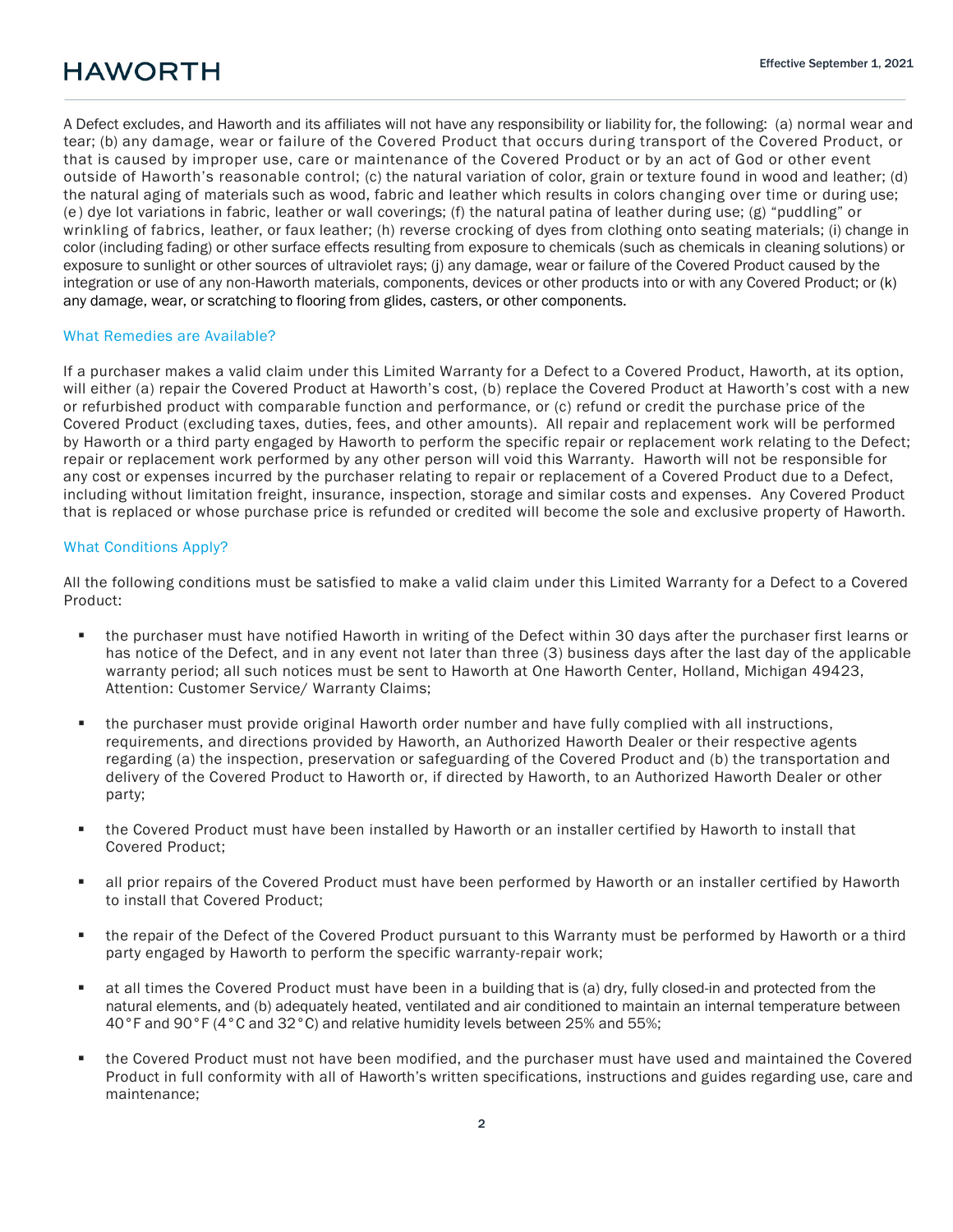- if the Covered Product is replaced or its purchase price is refunded, all bills of sale, assignments, releases, consents, approvals, and other documents and/or actions required by Haworth to assign and transfer to Haworth sole and exclusive title in the Covered Product, free and clear of all liens, claims and encumbrances, must have been executed, delivered and/or made, as applicable; and
- all other conditions and requirements in or arising under this Limited Warranty, applicable law or a written agreement between Haworth and the purchaser, must have been fully satisfied.

#### What are the Warranty Periods?

A Covered Product's warranty period begins on the Covered Product's date of manufacture and ends on the expiration of the time period identified below for that particular Covered Product. In addition, the warranty period will automatically terminate at the time that the end-user purchaser ceases to solely own, possess, control, and use the Covered Product.

- *Lifetime*. Except for those Covered Products or related components or materials identified below as having a different warranty period, the warranty period of a Covered Product is as long as the end-user purchaser continues to solely own the Covered Product.
- *Twelve (12) Years*. The following Covered Products have a 12-year warranty period:
	- $\triangleright$  seating products (excluding fabrics, tablet arms, and gel arm caps)
	- $\triangleright$  thermally fused laminates (Be\_Hold)
	- $\triangleright$  Premium Textured HPL
- $\triangleright$  wood or wood-framed products
- > Casegood mechanisms (hinges, slides, latches, glides, casters, etc.)
- Planes®, Planes VM, Upside™, and Hop™ height adjustable product mechanisms $1$
- *Ten (10) Years*. The following Covered Products have a 10-year warranty period:
	- $\triangleright$  wall products (excluding door closer mechanisms, wallcoverings, locksets, markerboards, and glass)
	- $\triangleright$  Pergola products (excluding drapes, drape track hardware, PET tiles, wallcoverings, markerboards, and glass)
	- $\triangleright$  Adjustable keyboard pads and monitor arms
- Power Base™ Electrical (excluding Power Base AI and USB receptacles)
- $\triangleright$  products that are at any time used in a classroom or educational environment (other than administrative areas) except as limited or described below
- $\triangleright$  electrical (non-USB) and A/V accessories
- *Five (5) Years*. The following Covered Products have a 5-year warranty period:
	- $\triangleright$  fabric scrims, fabric screens, vertical fabrics, and wallcoverings
	- $\triangleright$  fabrics rated Heavy Duty (A) under the Association of Contract Textiles Guidelines
	- $\triangleright$  leathers or faux leather
	- vertical use markerboard laminates
	- $\triangleright$  user-adjustable work-surface mechanisms
	- $\triangleright$  Power Base Receptacles with USB
	- $\triangleright$  tablet arms (max. load 50 pounds)
- $\triangleright$  overhead storage unit slow-close mechanisms<br> $\triangleright$  Reed Premier<sup>TM</sup> and Adaptable LED lighting
- Reed Premier™ and Adaptable LED lighting
- $\triangleright$  glass used in Systems products<sup>2</sup> (vertical & horizontal)
- $\triangleright$  Improv and X-99 gel arm caps
- $\triangleright$  work tools and systems accessories (e.g., laptop holders and footrests)
- $\triangleright$  PET tiles and screens

*¹ Troubleshooting procedures provided by Haworth must be used to determine if a mechanism is defective, the associated error code needs to be included in the Service Notification. Programmable handsets required to read error codes.*

² *The tempering process for glass results in stronger glass and allows it to fracture into smaller, less harmful pieces when it breaks. Tempered glass often is referred to as "safety glass" because of this breakage feature. Although stronger, it is still important to handle tempered glass*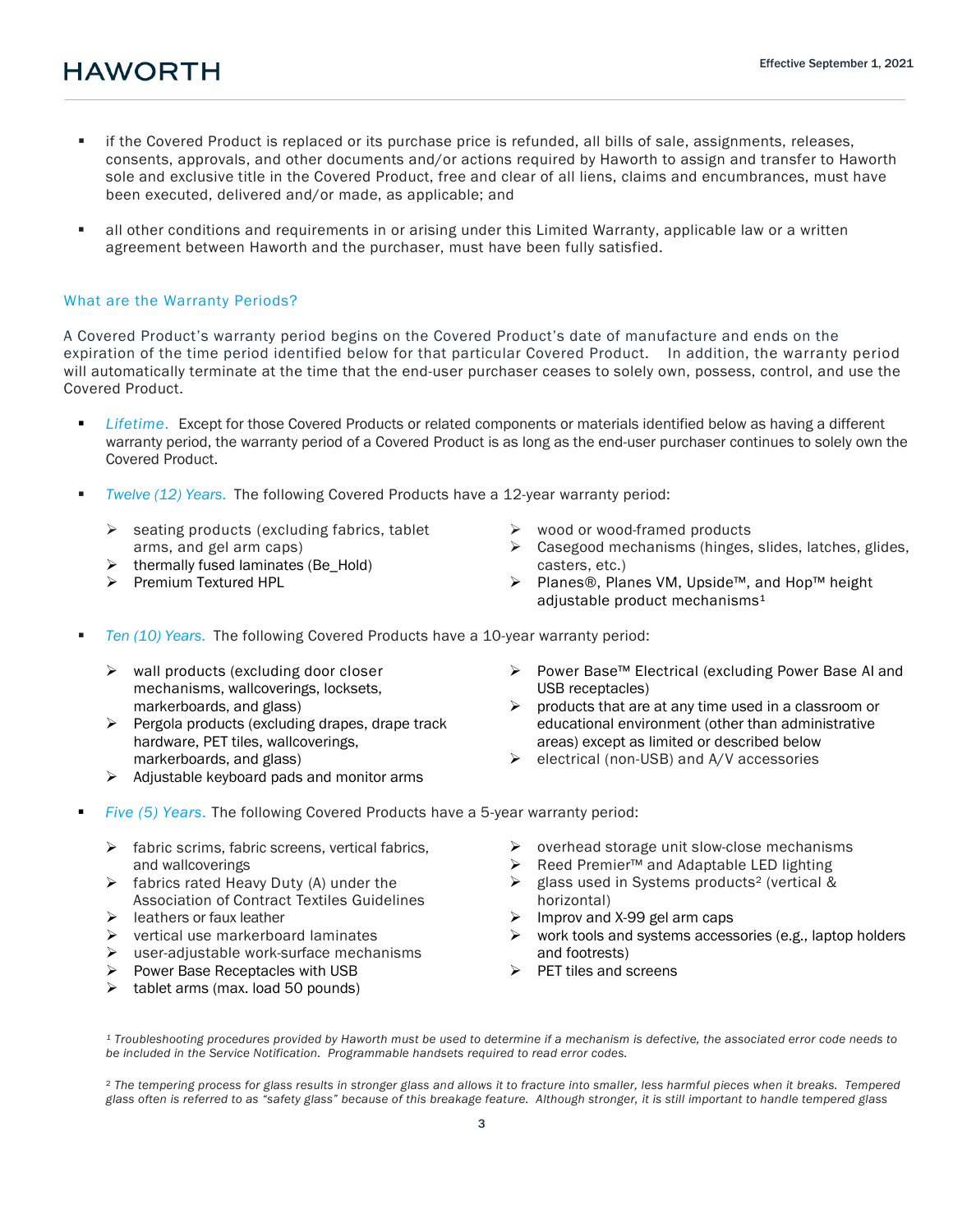*with care and avoid impact damage. Small impurities introduced during the tempering process or damage to edges during handling or use can result in spontaneous glass breakage at unpredictable times and are excluded from warranty coverage.*

- *Three (3) Years.* The following Covered Products have a 3-year warranty period:
	- Power Base AI Electrical product
	- $\triangleright$  painted MDF product
	- $\triangleright$  USB retrofit kits or products incorporating USB charging outlets (Except Power Base)
- $\triangleright$  wall product locksets
- $\triangleright$  fabrics rated General Contract (a) under the Association of Contract Textiles Guideline
- *Two (2) Years.* The following Covered Products have a 2-year warranty period:
	- $\triangleright$  walls door closer mechanisms
	- $\triangleright$  Pergola drapes and associated track hardware
- *One (1) Year.* The following Covered Products have a 1-year warranty period:
	- $\triangleright$  horizontal use markerboard laminates
	- $\geq$  acrylic tops/surfaces<br> $\geq$  soft palm rests
	- soft palm rests
	- $\triangleright$  electronic locks and components
	- $\triangleright$  tablet markerboards
- $\triangleright$  mouse pad inserts
- $\triangleright$  Translucent edging
- $\triangleright$  glass used in walls product (see note <sup>2</sup> above for more details and exclusions)
- Openest™ Plume Screens
- *No Warranty.* The following Products and conditions are excluded from the definition of "Covered Product" and not covered by this Limited Warranty:
	- $\triangleright$  acrylic or corrugated screens
	- exclusions noted or defined in sections "What Products are Covered" and "What Problems are Covered"
- *Specific Product Lines*.
	- *Tailored Solutions™*. A Covered Product that is modified under Haworth's "Tailored Solutions" program will have a warranty period that is the same as the standard catalog product that is modified; however, any material modification of the standard catalog product's features, construction, function, or aesthetics will have a 1-year warranty period.
	- *Haworth Healthcare Products*. The warranty period of a Covered Product within the Haworth Healthcare line of products is as follows (textiles and coverings are not covered by this Limited Warranty):
		- Five (5) Years.
			- $\checkmark$  guest seating
		- Three (3) Years.
			- $\checkmark$  standard glides
			- standard casters
			- $\checkmark$  patient room casegoods
			- $\checkmark$  manual exam tables and accessories
			- $\checkmark$  exam room stools
			- $\checkmark$  power exam tables and accessories
			- $\checkmark$  overbed tables
- **Two (2) Years.** 
	- $\checkmark$  gas cylinders
- One (1) Year.
	- $\checkmark$  Thermofoil and Kydex arm caps
	- $\checkmark$  Thermofoil tops
	- $\checkmark$  central locking casters
	- $\checkmark$  recliner and lift chair motors
	- $\checkmark$  motion mechanisms
	- $\checkmark$  heat/massage
	- $\checkmark$  recliner options
	- $\checkmark$  modular exam base
	- $\checkmark$  wall casegood